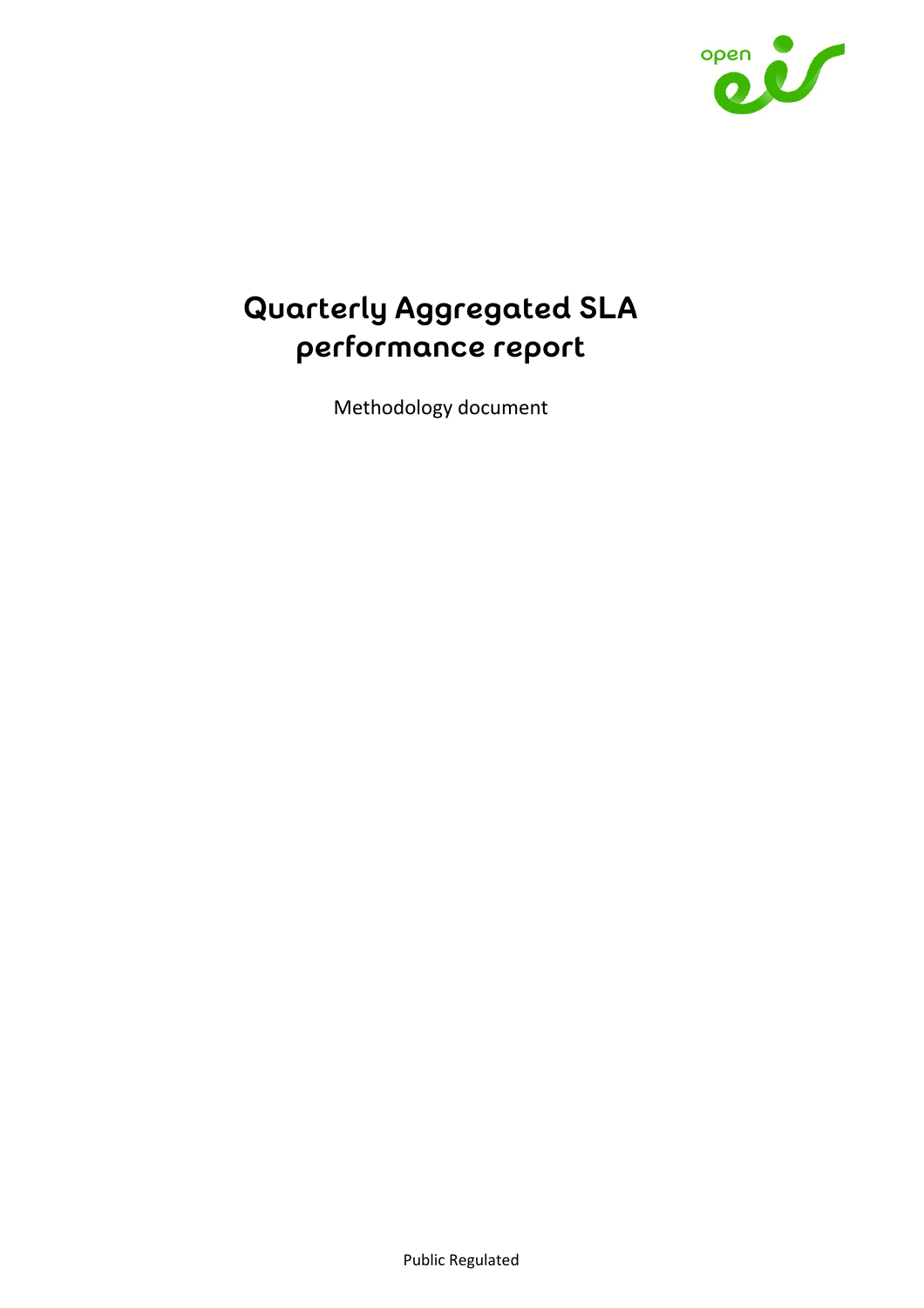# Version control

| Version | <b>Status</b> | Update                                              | Effective  |
|---------|---------------|-----------------------------------------------------|------------|
|         |               |                                                     | Date       |
| V1.0    | Final         | Original document as published in May<br>2019       | 31/05/2019 |
| V2.0    | Final         | Cover, version control and footers added 30/08/2019 |            |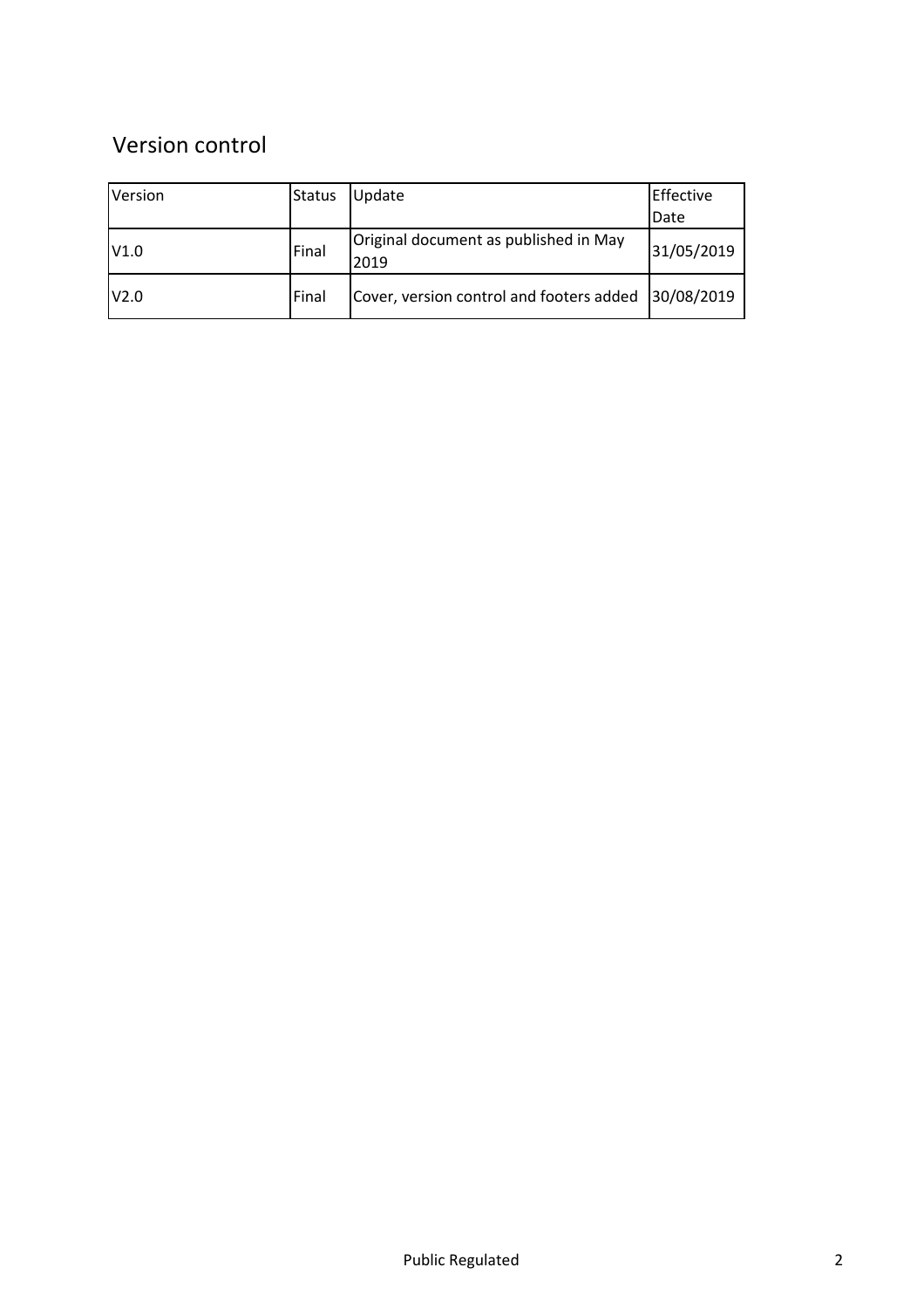# SLA - Overall Principles Introduction

As outlined in ComReg Decision D10/18 WLA Market Section 10.9 and WCA Market Section 10.18 open eir has an obligation to publish quarterly reports that outline the actual performance achieved against the relevant SLAs included in these markets. These quarterly reports should be broken down on a month by month basis with aggregated data for all Operators availing of the services in the markets. In addition open eir is required to provide the methodology on how the individual metrics are calculated.

This document describes the methodology of how the individual metrics are calculated and also provides a worked example for each metric in the published SLA as outlined in "SLA Details" Worksheet

The below paragraphs provide additional detail on the generic principles that have been followed to develop the aggregated reports.

### Data Source

The data source for each of the SLA Reports is based on orders that have been submitted by operators, including eir's downstream businesses, via the Unified Gateway (UG). Information, including from internal systems, for each of the order types relevant to the individual SLA process points are captured and stored on the UG. These are issued to Operators by way of notifications such as order acceptance.

For both process notifications and provisioning metrics Wholesale SLA Manager (WSLAM) receives each process point issued by UG via a middleware Broker in real time.

For assurance calculations the UG receives all data with regards to faults from the eir Fault handling System. This data is then transferred from the Wholesale Unified Gateway via the middle ware broker to WS-SLAM at the end of each working day.

### Data Processing

### Process Notifications & Provisioning

The Wholesale SLA Manager system processes the data and carries out the relevant SLA calculations based on the specific SLA parameters configured in the system. All provisioning performance metrics are assessed an individual order / process point level.

Therefore in order to provide an aggregated report on the SLA performance metrics for the impacted WLA / WCA products the performance of each metric from each individual operator is consolidated. Then based on this consolidation the overall SLA metric is produced.

### For example:

ULMP / GLUMP SLA Activity 1a, 1b & 1c (DRL Order Type) all DRL orders received during the period for all Operators has been collated. Then the SLA performance is produced based on the individual assessment of each of the orders e.g. a total of 50 orders received and 10 orders did not achieve the target, therefore the performance was 80%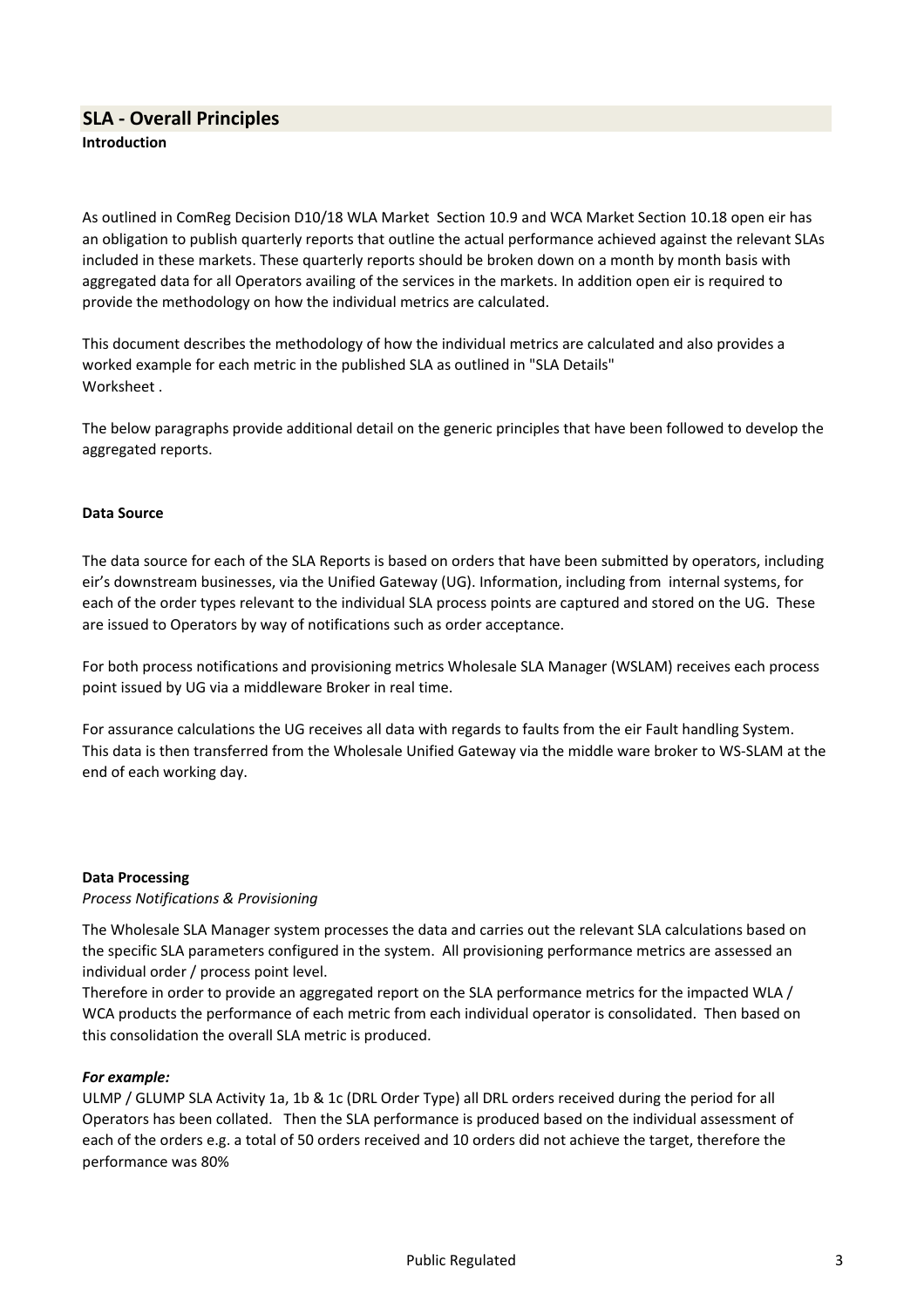WSLAM maintains a lookup file based on the valid clear code and suffixes as published on the openeir.ie site to identify the valid faults for the calculation.

Assurance performance is calculated based on the performance of all faults within that period on a per Operator basis. These SLA's have a tiered performance metric and each metric is assessed independently of the other.

#### For example:

100 faults cleared from Operator A in the period, 2 day metric 80% target the assessment validates if 80 faults have been cleared within 2 working day.

Therefore with regard to tiered operator based assurance SLAs it is not statistically feasible to undertake the same aggregated calculation methodology within WSLAM as outlined for process notifications and provision metrics. The reason being the assurance SLAs are calculated as a % of faults cleared meeting specific targets on tired basis per operator.

 In order to provide a consolidated report as per D10/18 for assurance SLA metrics open eir has taken all relevant faults for the period from WSLAM and then assessed them against the SLA assurance metrics as if all the faults were from a single operator. This manual calculation uses the published clear code and suffix file as published on the openeir.ie site.

#### For example:

10 Operators in the market a total of 1000 faults cleared and the assurance metrics are assessed based on the number of the valid faults cleared within 2 working days, 5 working days and 10 working days.

#### Appointment Based SLAs

The new appointment based SLAs are not currently calculated via WSLAM.

This is reported on using an internal data warehouse where an automated report has been developed to calculate the performance. The Unified Gateway order details are sent on a daily basis to the internal data warehouse. These reports are then aggregated to provide the consolidated report.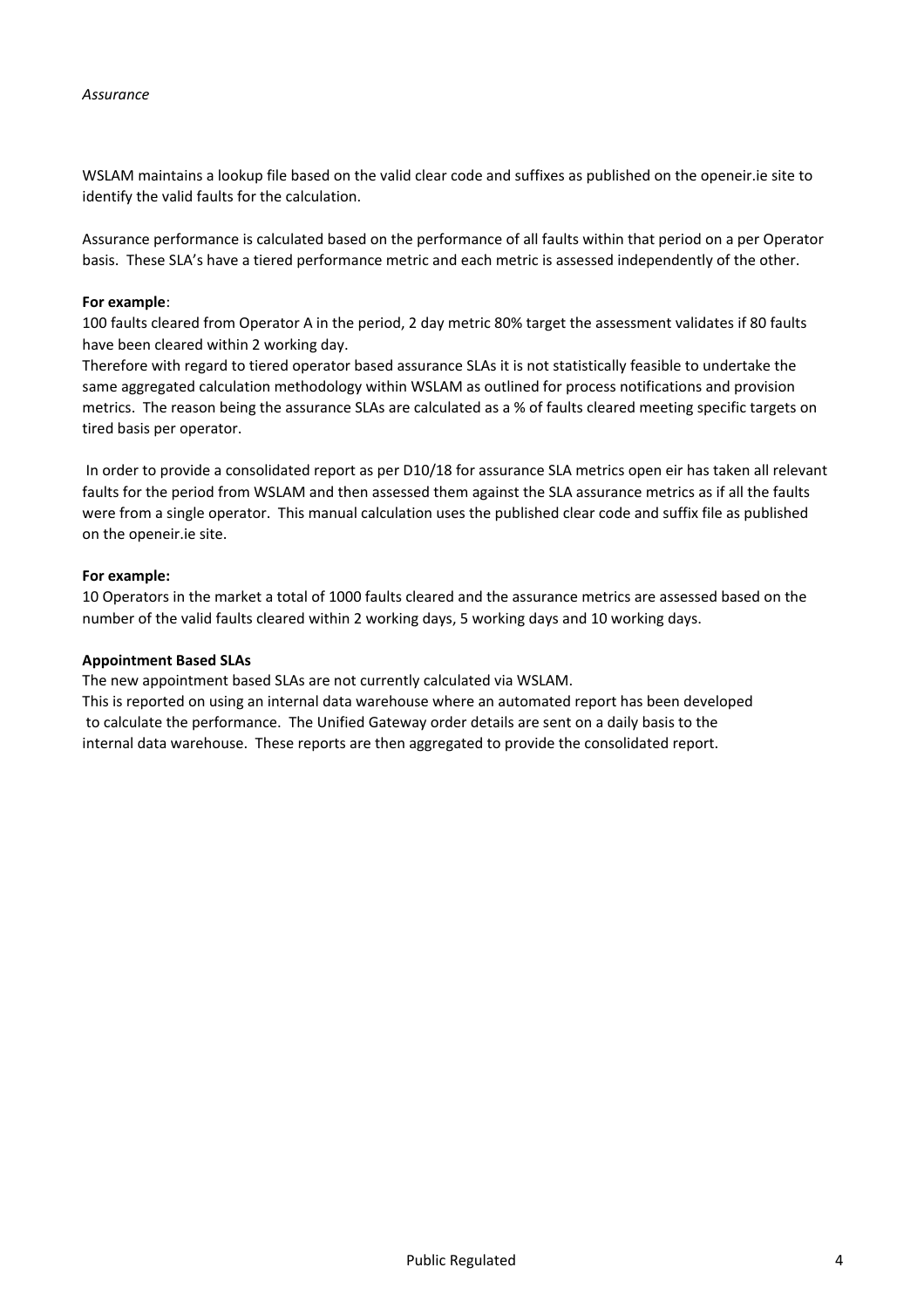| Product                                                                                                        | <b>Published SLA</b><br>Reference | <b>Performance Metric</b>                                                                                                                                                                                                                                                              | Performance Target                                                                                    |                                                                                     |                                            |                                         | Wholesale SLAM - SLA Configuration |                 |                                                 |                                        | SLA Calculation Methodology / Worked Example                                                                                                                                                                                                                                                                                                                                                                                                               |
|----------------------------------------------------------------------------------------------------------------|-----------------------------------|----------------------------------------------------------------------------------------------------------------------------------------------------------------------------------------------------------------------------------------------------------------------------------------|-------------------------------------------------------------------------------------------------------|-------------------------------------------------------------------------------------|--------------------------------------------|-----------------------------------------|------------------------------------|-----------------|-------------------------------------------------|----------------------------------------|------------------------------------------------------------------------------------------------------------------------------------------------------------------------------------------------------------------------------------------------------------------------------------------------------------------------------------------------------------------------------------------------------------------------------------------------------------|
| <b>Provisioning: Process Points</b>                                                                            |                                   |                                                                                                                                                                                                                                                                                        |                                                                                                       |                                                                                     |                                            |                                         |                                    |                 |                                                 |                                        |                                                                                                                                                                                                                                                                                                                                                                                                                                                            |
| ULMP / Line Share &<br>Combined GNP & ULMP<br>(GLUMP)                                                          | 1a                                | Advise of completion of the accepted order within 4<br>working hours of the request being recorded on the<br>UG                                                                                                                                                                        | 92% in accordance with the<br>performance metric                                                      |                                                                                     |                                            |                                         |                                    |                 |                                                 |                                        | 100 DRL Orders were completed; as follows -<br>20 orders within 4 Working Hours<br>30 orders within 2 Working Days                                                                                                                                                                                                                                                                                                                                         |
| ULMP / Line Share &<br>Combined GNP & ULMP<br>(GLUMP)<br>ULMP / Line Share &<br>Combined GNP & ULMP<br>(GLUMP) | 1 <sub>b</sub><br>1c              | Advise of completion of the accepted by 17:00 on the<br>first working day following the working day the<br>request was recorded on the UG<br>Advise of completion of the accepted by 17:00 on the<br>first working day following the working day the<br>request was recorded on the UG | 98% in accordance with the<br>performance metric<br>100% in accordance with the<br>performance metric | <b>Process Service Credits</b><br>Process Point<br>Delivery<br>Delivery<br>Delivery | Process Credit (E)<br>1.59<br>12.7<br>12.7 | Penalty Rule<br>Order<br>Order<br>Order | Target %<br>92%<br>98%<br>100%     | 4H<br>1D<br>10D | Process Time CAP (Y/N) Activity                 | 1a<br>1 <sub>b</sub><br>1 <sub>c</sub> | 50 orders within 10 Working Days.<br>92% were to be completed within 4 Working Hours; 92 (target)-20 (actual) = 72; €1.59 x 72 (difference) = €114.48 (service<br>credit)<br>98% were to be completed within 2 Working Days; 98 (target)-30 (actual) = 68; €12.70 x 68 (difference) = €863.60 (service<br>credit)<br>100% were to be completed within 10 Working Days; 100 (target)-100 (actual) = 0; €12.70 x 0 (difference) = €00.00 (service<br>credit) |
| ULMP / Line Share &<br>Combined GNP & ULMP<br>(GLUMP)                                                          | 2a                                | Advise of completion of the accepted order within 4<br>working hours of the request being recorded on the<br>UG                                                                                                                                                                        | 92% in accordance with the<br>performance metric                                                      |                                                                                     |                                            |                                         |                                    |                 |                                                 |                                        | 100 ULE Orders were completed; as follows -<br>20 within 4 Working Hours<br>30 within 2 Working Days                                                                                                                                                                                                                                                                                                                                                       |
| ULMP / Line Share &<br>Combined GNP & ULMP<br>(GLUMP)                                                          | 2 <sub>b</sub>                    | Advise of completion of the accepted by 17:00 on the<br>first working day following the working day the<br>request was recorded on the UG                                                                                                                                              | 98% in accordance with the<br>performance metric                                                      | Process Service Credits<br>Process Point<br>Delivery<br>Delivery<br>Delivery        | Process Credit (€)<br>1.59<br>12.7<br>12.7 | Penalty Rule<br>Order<br>Order<br>Order | Target %<br>92%<br>98%<br>100%     | 4H<br>1D<br>5D  | Process Time CAP (Y/N) Activity<br>$\mathbf{Y}$ | 2a<br>2 <sub>b</sub><br>2c             | 50 within 10 Working Days.<br>92% were to be completed within 4 Working Hours; 92 (target)-20 (actual) = 72; €1.59 x 72 (difference) = €114.48 (service<br>credit)<br>98% were to be completed within 2 Working Days; 98 (target)-30 (actual) = 68; €12.70 x 68 (difference) = €863.60 (service                                                                                                                                                            |
| ULMP / Line Share &<br>Combined GNP & ULMP<br>(GLUMP)                                                          | 2c                                | Advise of completion of the accepted by 17:00 on the<br>first working day following the working day the<br>request was recorded on the UG                                                                                                                                              | 100% in accordance with the<br>performance metric                                                     |                                                                                     |                                            |                                         |                                    |                 |                                                 |                                        | credit)<br>100% were to be completed within 10 Working Days; 100 (target)-100 (actual) = 0; €12.70 x 0 (difference) = €00.00 (service<br>credit)                                                                                                                                                                                                                                                                                                           |
| ULMP / Line Share &<br>Combined GNP & ULMP<br>(GLUMP)                                                          | 4a                                | Advise of acceptance of the order being recorded on<br>the UG                                                                                                                                                                                                                          | 90% in 4 working hours                                                                                | <b>Process Service Credits</b><br>Process Point<br>Accentance                       | Process Credit $(E)$                       | Penalty Rule                            | Target %<br>90%                    | 4H              | Process Time CAP (Y/N) Activity                 |                                        | 100 PU Orders were completed; as follows<br>20 within 4 Working Hours<br>30 within 2 Working Days                                                                                                                                                                                                                                                                                                                                                          |
| ULMP / Line Share &<br>Combined GNP & ULMP<br>(GLUMP)                                                          | 4 <sub>b</sub>                    | Advise of acceptance of the order being recorded on<br>the UG                                                                                                                                                                                                                          | 100% in 2 working days                                                                                | Acceptance                                                                          | 1.59<br>12.7                               | Order<br>Order                          | 100%                               | 2D              | $\checkmark$                                    | 4a<br>4 <sub>b</sub>                   | 90% were to be completed within 4 Working Hours; 90 (target)-20(actual) = 70; €1.59 x 70 (difference) = €111.30 (service<br>credit)<br>100% were to be completed within 2 Working Days; 100 (target)-30 (actual) = 70; €12.70 x 70 (difference) = €889.00 (service<br>credit)                                                                                                                                                                              |
| ULMP / Line Share &<br>Combined GNP & ULMP<br>(GLUMP)                                                          | 5a                                | Advise of acceptance of the order being recorded on<br>the UG                                                                                                                                                                                                                          | 90% in 4 working hours                                                                                | <b>Process Service Credits</b><br>Process Point                                     | Process Credit (€)                         | Penalty Rule                            | Target %                           |                 | Process Time CAP (Y/N) Activity                 |                                        | 100 PUI Orders were completed; as follows -<br>20 within 4 Working Hours<br>30 within 2 Working Days                                                                                                                                                                                                                                                                                                                                                       |
| ULMP / Line Share &<br>Combined GNP & ULMP<br>(GLUMP)                                                          | 5b                                | Advise of acceptance of the order being recorded on<br>the UG                                                                                                                                                                                                                          | 100% in 2 working days                                                                                | Acceptance<br>Acceptance                                                            | 1.59<br>12.7                               | Order<br>Order                          | 90%<br>100%                        | 4H<br>2D        | Y                                               | 5a<br>5b                               | 90% were to be completed within 4 Working Hours; 90 (target)-20(actual) = 70; €1.59 x 70 (difference) = €111.30 (service<br>credit)<br>100% were to be completed within 2 Working Days; 100 (target)-30 (actual) = 70; €12.70 x 70 (difference) = €889.00 (service<br>credit)                                                                                                                                                                              |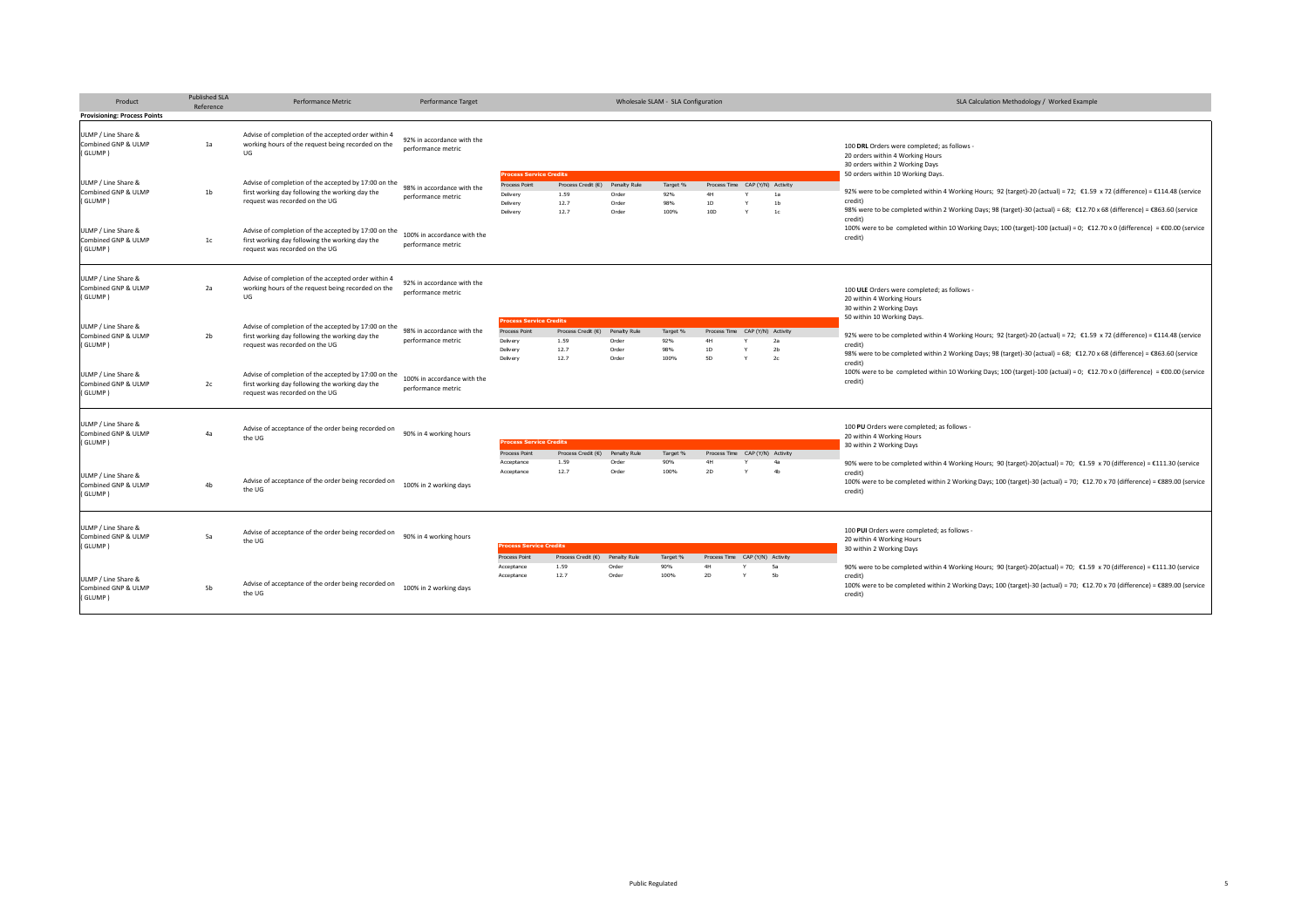| ULMP / Line Share &<br>Combined GNP & ULMP<br>(GLUMP) | 6a                            | Advise of acceptance of the order being recorded on<br>the UG | 90% in 4 working hours | ocess Service Credits<br>Process Point<br>Acceptance<br>Acceptance               | Process Credit (€)<br>1.59<br>12.7                  | Penalty Rule<br>Order<br>Order | Target %<br>90%<br>100% | Process Time CAP (Y/N) Activity<br>2D       |   | 6a<br>6 <b>b</b>     | 100 PLS Orders were completed; as follows -<br>20 within 4 Working Hours<br>30 within 2 Working Days                                                                                                                                                                          |
|-------------------------------------------------------|-------------------------------|---------------------------------------------------------------|------------------------|----------------------------------------------------------------------------------|-----------------------------------------------------|--------------------------------|-------------------------|---------------------------------------------|---|----------------------|-------------------------------------------------------------------------------------------------------------------------------------------------------------------------------------------------------------------------------------------------------------------------------|
| ULMP / Line Share &<br>Combined GNP & ULMP<br>(GLUMP) | 6b                            | Advise of acceptance of the order being recorded on<br>the UG | 100% in 2 working days |                                                                                  |                                                     |                                |                         |                                             |   |                      | 90% were to be completed within 4 Working Hours; 90 (target)-20(actual) = 70; €1.59 x 70 (difference) = €111.30 (service<br>credit)<br>100% were to be completed within 2 Working Days; 100 (target)-30 (actual) = 70; €12.70 x 70 (difference) = €889.00 (service<br>credit) |
| ULMP / Line Share &<br>Combined GNP & ULMP<br>(GLUMP) | 7a                            | Advise of acceptance of the order being recorded on<br>the UG | 90% in 4 working hours | <b>Process Point</b><br>Acceptance<br>Acceptance                                 | ice Credits<br>Process Credit $(E)$<br>1.59<br>12.7 | Penalty Rule<br>Order<br>Order | Target %<br>90%<br>100% | Process Time CAP (Y/N) Activity<br>4H<br>2D |   | 7a<br>7 <sub>b</sub> | 100 PLB Orders were completed; as follows -<br>20 within 4 Working Hours<br>30 within 2 Working Days                                                                                                                                                                          |
| ULMP / Line Share &<br>Combined GNP & ULMP<br>(GLUMP) | 7b                            | Advise of acceptance of the order being recorded on<br>the UG | 100% in 2 working days |                                                                                  |                                                     |                                |                         |                                             |   |                      | 90% were to be completed within 4 Working Hours; 90 (target)-20(actual) = 70; €1.59 x 70 (difference) = €111.30 (service<br>credit)<br>100% were to be completed within 2 Working Days; 100 (target)-30 (actual) = 70; €12.70 x 70 (difference) = €889.00 (service<br>credit) |
| ULMP / Line Share &<br>Combined GNP & ULMP<br>(GLUMP) | 8a                            | Advise of acceptance of the order being recorded on<br>the UG | 90% in 4 working hours | rocess Service Credits<br><b>Process Point</b><br>Acceptance<br>Acceptance       | Process Credit (€)<br>1.59<br>12.7                  | Penalty Rule<br>Order<br>Order | Target %<br>90%<br>100% | Process Time CAP (Y/N) Activity<br>4H<br>2D |   | 8a<br>8 <sub>b</sub> | 100 CHP Orders were completed; as follows<br>20 within 4 Working Hours<br>30 within 2 Working Days                                                                                                                                                                            |
| ULMP / Line Share &<br>Combined GNP & ULMP<br>(GLUMP) | 8b                            | Advise of acceptance of the order being recorded on<br>the UG | 100% in 2 working days |                                                                                  |                                                     |                                |                         |                                             |   |                      | 90% were to be completed within 4 Working Hours; 90 (target)-20(actual) = 70; €1.59 x 70 (difference) = €111.30 (service<br>credit)<br>100% were to be completed within 2 Working Days; 100 (target)-30 (actual) = 70; €12.70 x 70 (difference) = €889.00 (service<br>credit) |
| ULMP / Line Share &<br>Combined GNP & ULMP<br>(GLUMP) | 9a                            | Advise of acceptance of the order being recorded on<br>the UG | 90% in 4 working hours | <b>pcess Service Credits</b><br><b>Process Point</b><br>Acceptance<br>Acceptance | Process Credit (€)<br>1.59<br>12.7                  | Penalty Rule<br>Order<br>Order | Target %<br>90%<br>100% | Process Time CAP (Y/N) Activity<br>4H<br>2D |   | 9a<br>9 <sub>b</sub> | 100 PUS Orders were completed; as follows<br>20 within 4 Working Hours<br>30 within 2 Working Days                                                                                                                                                                            |
| ULMP / Line Share &<br>Combined GNP & ULMP<br>(GLUMP) | 9 <sub>b</sub>                | Advise of acceptance of the order being recorded on<br>the UG | 100% in 2 working days |                                                                                  |                                                     |                                |                         |                                             |   |                      | 90% were to be completed within 4 Working Hours; 90 (target)-20(actual) = 70; €1.59 x 70 (difference) = €111.30 (service<br>credit)<br>100% were to be completed within 2 Working Days; 100 (target)-30 (actual) = 70; €12.70 x 70 (difference) = €889.00 (service<br>credit) |
| ULMP / Line Share &<br>Combined GNP & ULMP<br>(GLUMP) | 5a( MUI Order<br>Validation)  | Advise of acceptance of the order being recorded on<br>the UG | 90% in 4 working hours | <b>pcess Service Credits</b><br>Process Point<br>Acceptance<br>Acceptance        | Process Credit (6)<br>1.59<br>12.7                  | Penalty Rule<br>Order<br>Order | Target %<br>90%<br>100% | Process Time CAP (Y/N) Activity<br>4H<br>2D | Y | 11a<br>11b           | 100 MUI Orders were completed; as follows<br>20 within 4 Working Hours<br>30 within 2 Working Days                                                                                                                                                                            |
| ULMP / Line Share &<br>Combined GNP & ULMP<br>(GLUMP) | 5b (MUI Order<br>Validation)  | Advise of acceptance of the order being recorded on<br>the UG | 100% in 2 working days |                                                                                  |                                                     |                                |                         |                                             |   |                      | 90% were to be completed within 4 Working Hours; 90 (target)-20(actual) = 70; €1.59 x 70 (difference) = €111.30 (service<br>credit)<br>100% were to be completed within 2 Working Days; 100 (target)-30 (actual) = 70; €12.70 x 70 (difference) = €889.00 (service<br>credit) |
| ULMP / Line Share &<br>Combined GNP & ULMP<br>(GLUMP) | 9a (MUS Order<br>Validation)  | Advise of acceptance of the order being recorded on<br>the UG | 90% in 4 working hours | Process Point<br>Acceptance<br>Acceptance                                        | Process Credit (E)<br>1.59<br>12.7                  | Penalty Rule<br>Order<br>Order | Target %<br>90%<br>100% | Process Time CAP (Y/N) Activity<br>4H<br>2D |   | 9 <sub>b</sub>       | 100 MUS Orders were completed; as follows -<br>20 within 4 Working Hours<br>30 within 2 Working Days                                                                                                                                                                          |
| ULMP / Line Share &<br>Combined GNP & ULMP<br>(GLUMP) | 9b (MUS Order<br>Validation ) | Advise of acceptance of the order being recorded on<br>the UG | 100% in 2 working days |                                                                                  |                                                     |                                |                         |                                             |   |                      | 90% were to be completed within 4 Working Hours; 90 (target)-20(actual) = 70; €1.59 x 70 (difference) = €111.30 (service<br>credit)<br>100% were to be completed within 2 Working Days; 100 (target)-30 (actual) = 70; €12.70 x 70 (difference) = €889.00 (service<br>credit) |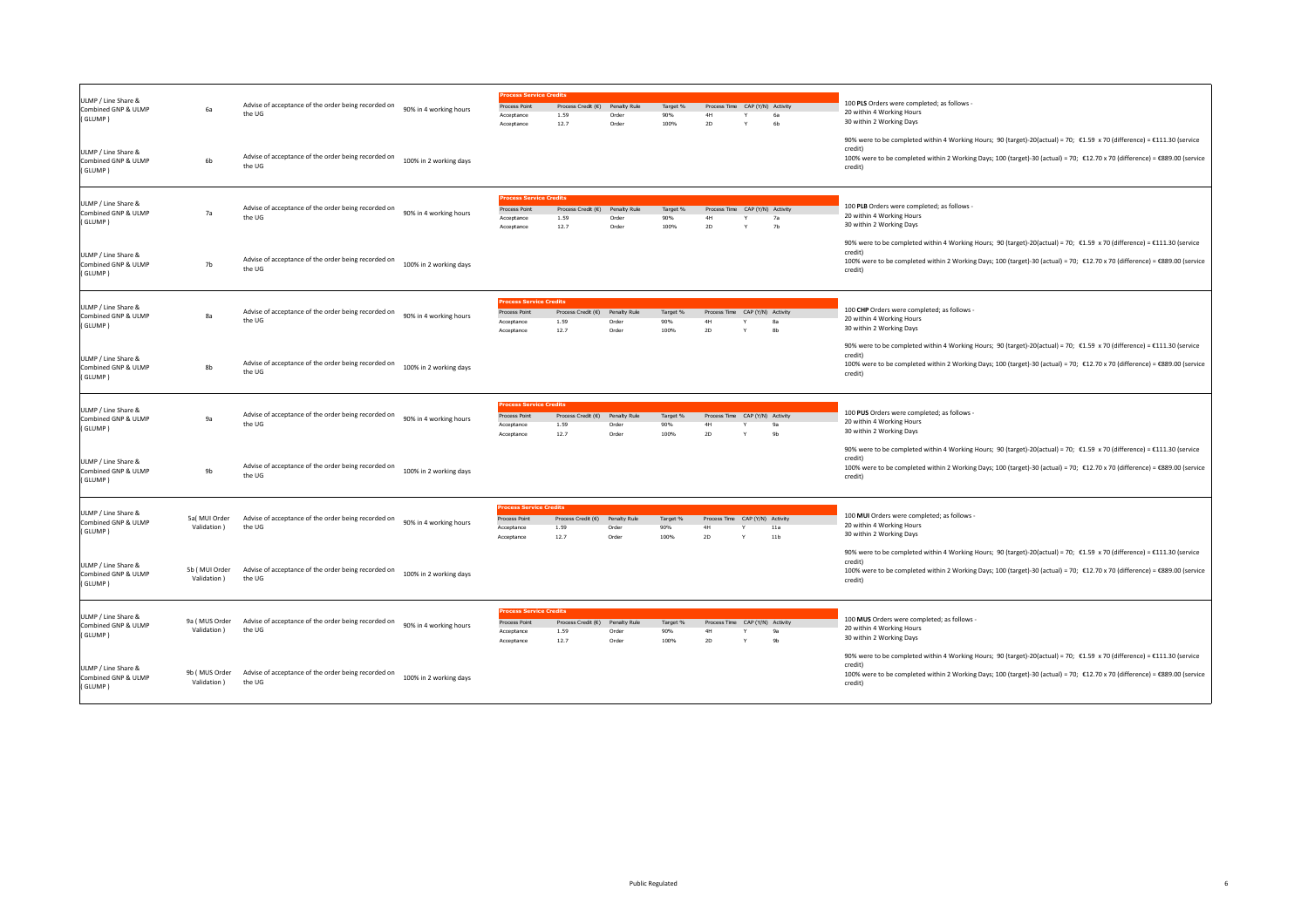| ULMP / Line Share &<br>Combined GNP & ULMP<br>(GLUMP) | Convert) )      | Advise of completion of the accepted order within 4<br>9b (Order Validation working hours of the request being recorded on the<br>UG excluding any orders which require manual<br>processing | 98% in 4 working hours                           | rocess Service Credits<br>Process Point<br>Delivery                         | Process Credit (€) Penalty Rule<br>12.7 | Order                          | Target %<br><b>QR96</b> | Process Time CAP (Y/N) Activity<br>4H       | $\checkmark$ |            | 100 Convert Orders were completed; as follows<br>20 within 4 Working Hours<br>30 within 2 Working Days<br>98% were to be completed within 4 Working Hours; 98 (target)-20(actual) = 78; €12.70 x 78 (difference) = €990.60 (service<br>credit)                                 |
|-------------------------------------------------------|-----------------|----------------------------------------------------------------------------------------------------------------------------------------------------------------------------------------------|--------------------------------------------------|-----------------------------------------------------------------------------|-----------------------------------------|--------------------------------|-------------------------|---------------------------------------------|--------------|------------|--------------------------------------------------------------------------------------------------------------------------------------------------------------------------------------------------------------------------------------------------------------------------------|
| ULMP / Line Share &<br>Combined GNP & ULMP<br>GLUMP)  | 11a             | Advise of acceptance of the order being recorded on<br>the UG                                                                                                                                | 90% in 4 working hours                           | <b>Process Service Credits</b><br>Process Point<br>Acceptance<br>Acceptance | Process Credit (E)<br>1.59<br>12.7      | Penalty Rule<br>Order<br>Order | Target %<br>90%<br>100% | Process Time CAP (Y/N) Activity<br>4H<br>2D |              | 11a<br>11b | 100 PUG Orders were completed; as follows<br>20 within 4 Working Hours<br>30 within 2 Working Days<br>90% were to be completed within 4 Working Hours; 90 (target)-20(actual) = 70; €1.59 x 70 (difference) = €111.30 (service                                                 |
| ULMP / Line Share &<br>Combined GNP & ULMP<br>GLUMP)  | 11 <sub>b</sub> | Advise of acceptance of the order being recorded on<br>the UG                                                                                                                                | 100% in 2 working days                           |                                                                             |                                         |                                |                         |                                             |              |            | credit)<br>100% were to be completed within 2 Working Days; 100 (target)-30 (actual) = 70; €12.70 x 70 (difference) = €889.00 (service<br>credit)                                                                                                                              |
| ULMP / Line Share &<br>Combined GNP & ULMP<br>(GLUMP) | 12              | Advice of completion of Accepted order by 17:00 on<br>the fifth working day following order submission                                                                                       | 95% in accordance with the<br>performance metric | <b>rocess Service Credits</b><br>Process Point<br>Deliven                   | Process Credit (E)<br>12.7              | Penalty Rule<br>Order          | Target %<br>95%         | Process Time CAP (Y/N) Activity<br>5D       |              | 12         | 100 PU Orders were notified of Delivery (line share on a working line) as follows -<br>30 within 5 Working Days<br>95% were to be completed within 5 Working Days: 95 (target)-30(actual) = 65; €12.70 x 65 (difference) = €762.00 (service<br>credit)                         |
| ULMP / Line Share &<br>Combined GNP & ULMP<br>(GLUMP) | 13              | Advice of completion of Accepted order by 17:00 on<br>the fifth working day following order submission                                                                                       | 95% in accordance with the<br>performance metric | rocess Service Credits<br>Process Point<br>Delivery                         | Process Credit $(E)$<br>12.7            | Penalty Rule<br>Order          | Target %<br>95%         | Process Time CAP (Y/N) Activity<br>5D.      |              | 13         | 100 PUI Orders were notified of Delivery (ULMP on an in-situ line) as follows -<br>30 within 5 Working Days<br>95% were to be completed within 5 Working Days: 95 (target)-30(actual) = 65; €12.70 x 65 (difference) = €762.00 (service<br>credit)                             |
| ULMP / Line Share &<br>Combined GNP & ULMP<br>(GLUMP) | 14              | Advice of completion of Accepted order by 17:00 on<br>the fifth working day following order submission                                                                                       | 95% in accordance with the<br>performance metric | <b>Tocess Service Credits</b><br>Process Point<br>Delivery                  | Process Credit (E)<br>12.7              | Penalty Rule<br>Order          | Target %<br>95%         | Process Time CAP (Y/N) Activity<br>5D.      |              | 14         | 100 PLS Orders were notified of Delivery (line share on a working line) as follows -<br>30 within 5 Working Days<br>95% were to be completed within 5 Working Days: 95 (target)-30(actual) = 65; €12.70 x 65 (difference) = €762.00 (service<br>credit)                        |
| ULMP / Line Share &<br>Combined GNP & ULMP<br>(GLUMP) | 15              | Advice of completion of Accepted order by 17:00 on<br>the fifth working day following order submission                                                                                       | 95% in accordance with the<br>performance metric | rocess Service Credits<br>Process Point<br>Delivery                         | Process Credit (E)<br>12.7              | Penalty Rule<br>Order          | Target %<br>95%         | Process Time CAP (Y/N) Activity<br>5D.      |              | 15         | 100 PLB Orders were notified of Delivery (line share on a working line) as follows -<br>30 within 5 Working Days<br>95% were to be completed within 5 Working Days: 95 (target)-30(actual) = 65; €12.70 x 65 (difference) = €762.00 (service<br>credit)                        |
| ULMP / Line Share &<br>Combined GNP & ULMP<br>(GLUMP) | 16              | Advice of completion of Accepted order by 17:00 on<br>the fifth working day following order submission                                                                                       | 95% in accordance with the<br>performance metric | rocess Service Credits<br>Process Point<br>Delivery                         | Process Credit (E)<br>12.7              | Penalty Rule<br>Order          | Target %<br>95%         | Process Time CAP (Y/N) Activity<br>5D.      |              | 16         | 100 CHP Orders were notified of Delivery (rejumpering of LLU service to new pins on OAO block) as follows -<br>30 within 5 Working Days<br>95% were to be completed within 5 Working Days: 95 (target)-30(actual) = 65; €12.70 x 65 (difference) = €762.00 (service<br>credit) |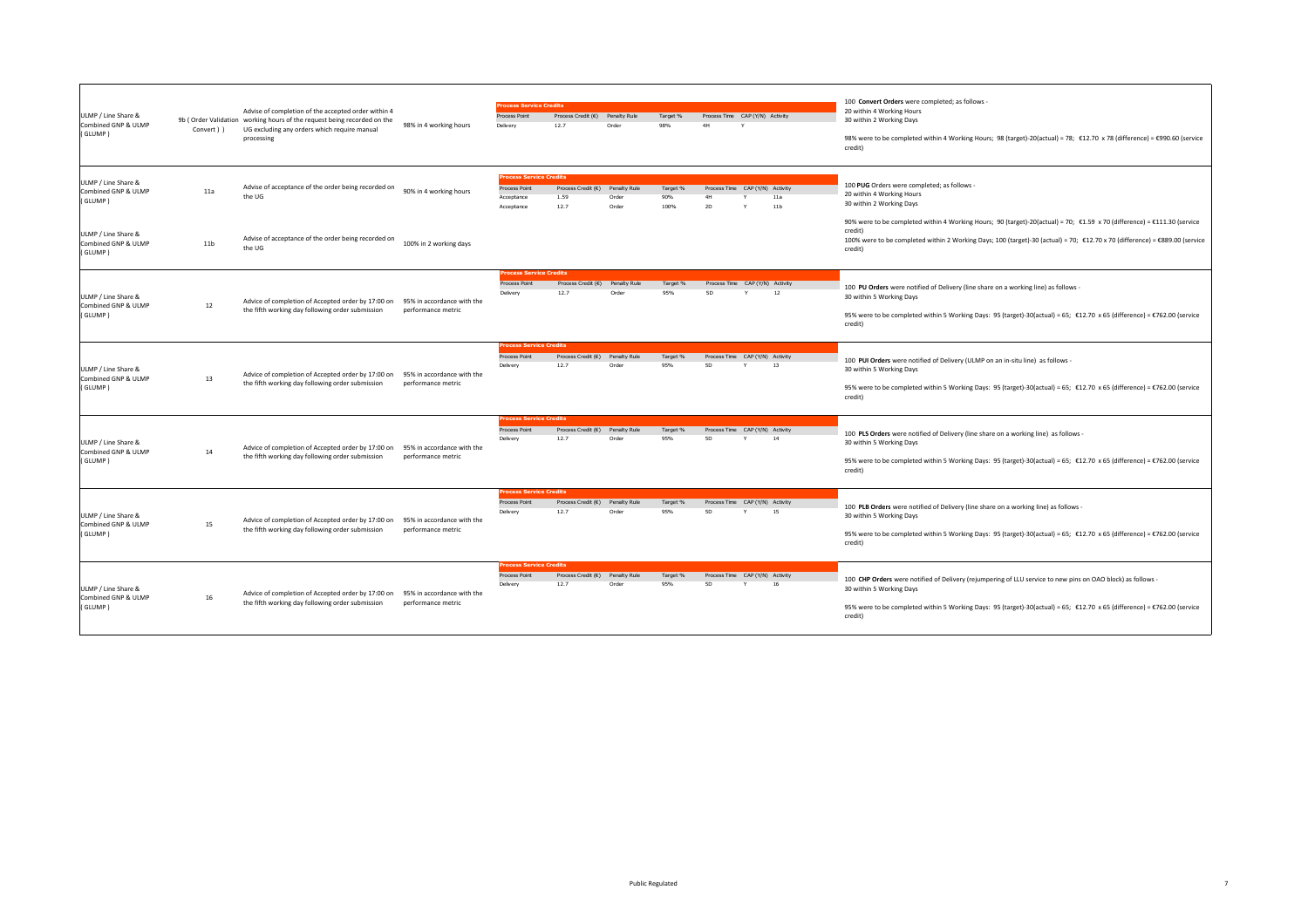|                                                       |                                   |                                                                                                                                    |                                                                                                       | rocess Service Credits                                      |                              |                       |                  |           |                                                 |                                                                                                                                                                                                                                                                               |
|-------------------------------------------------------|-----------------------------------|------------------------------------------------------------------------------------------------------------------------------------|-------------------------------------------------------------------------------------------------------|-------------------------------------------------------------|------------------------------|-----------------------|------------------|-----------|-------------------------------------------------|-------------------------------------------------------------------------------------------------------------------------------------------------------------------------------------------------------------------------------------------------------------------------------|
| ULMP / Line Share &<br>Combined GNP & ULMP<br>(GLUMP) | 17                                | Advice of completion of Accepted order by 17:00 on<br>the fifth working day following order submission                             | 95% in accordance with the<br>performance metric                                                      | Process Point<br>Delivery                                   | Process Credit (€)           | Penalty Rule<br>Order | Target %<br>95%  | 1D        | Process Time CAP (Y/N) Activity                 | 100 Convert Orders were notified of Delivery (provision of ULMP on a former line share line) as follows -<br>30 within 5 Working Days<br>95% were to be completed within 5 Working Days: 95 (target)-30(actual) = 65; €12.70 x 65 (difference) = €762.00 (service<br>credit)  |
| ULMP / Line Share &<br>Combined GNP & ULMP<br>(GLUMP) | 19                                | Advice of completion of Accepted order by 17:00 on<br>the fifth working day following order submission                             | 95% in accordance with the<br>performance metric                                                      | <b>Process Service Credits</b><br>Process Point<br>Delivery | Process Credit $(E)$<br>12.7 | Penalty Rule<br>Order | Target %<br>QFQ6 | <b>5D</b> | Process Time CAP (Y/N) Activity<br>19<br>$\vee$ | 100 PUG Orders were notified of Delivery (provisioning of a GLUMP line) as follows -<br>30 within 5 Working Days<br>95% were to be completed within 5 Working Days: 95 (target)-30(actual) = 65; €12.70 x 65 (difference) = €762.00 (service<br>credit)                       |
| ULMP / Line Share &<br>Combined GNP & ULMP<br>(GLUMP) | 13 (MUI Delivery<br>Notification) | Advice of completion of Accepted order by 17:00 on<br>the fifth working day following order submission                             | 95% in accordance with the<br>performance metric                                                      | rocess Service Credits<br>Process Point<br>Delivery         | Process Credit $(6)$<br>12.7 | Penalty Rule<br>Order | Target %<br>95%  | 5D        | Process Time CAP (Y/N) Activity<br>13<br>$\vee$ | 100 MUI Orders were notified of Delivery (provisioning of ULMP on an in-situ line) as follows -<br>30 within 5 Working Days<br>95% were to be completed within 5 Working Days: 95 (target)-30(actual) = 65; €12.70 x 65 (difference) = €762.00 (service<br>credit)            |
| ULMP / Line Share &<br>Combined GNP & ULMP<br>GLUMP)  | 18 (MUS Delivery<br>Notification) | 80% within 2 working days subject to order volume<br>and<br>review 3 months after order placement.                                 | 80% in accordance with the<br>performance metric                                                      | <b>Process Service Credits</b><br>Process Point<br>Delivery | Process Credit (€)<br>12.7   | Penalty Rule<br>Order | Target %<br>80%  | 2D        | Process Time CAP (Y/N) Activity<br>18           | 100 MUS Orders were notified of Delivery (provisioning of ULMP on a new line or spare pathe)<br>as follows - 30 within 2 Working Days<br>80% were to be completed within 2 Working Days: 80 (target)-30 (actual) = 50; €12.70 x 50 (difference) = €635.00 (service<br>credit) |
| ULMP / Line Share &<br>Combined GNP & ULMP<br>GLUMP)  | SLU Order Validation and          | 80% within 2 working days subject to order volume<br>review 3 months after order placement.                                        | 80% within 2 working days<br>subject to order volume and<br>review 3 months after order<br>placement. | <b>Process Service Credits</b><br>Process Point<br>Delivery | Process Credit $(E)$         | Penalty Rule<br>Order | Target %<br>80%  | 2D        | Process Time CAP (Y/N) Activity                 | 100 SLU Order Validation as follows<br>30 within 2 Working Days<br>80% were to be completed within 2 Working Days: 80 (target)-30(actual) = 50; €0.00 x 50 (difference) = €0.00 (service credit)                                                                              |
| ULMP / Line Share &<br>Combined GNP & ULMP<br>(GLUMP) | SLU Delivery<br>Notification      | Advice of completion of SLU in-Situ path in 5 working 100% in accordance with the<br>days                                          | performance metric                                                                                    | <b>Process Service Credits</b><br>Process Point<br>Delivery | Process Credit (E)           | Penalty Rule<br>Order | Target %<br>100% | <b>5D</b> | Process Time CAP (Y/N) Activity                 | 100 SLU Order Delivery Notification as follows<br>30 within 2 Working Days<br>80% were to be completed within 2 Working Days: 80 (target)-30(actual) = 50; €0.00 x 50 (difference) = €0.00 (service credit)                                                                   |
| ULMP / Line Share &<br>Combined GNP & ULMP<br>(GLUMP) | PSU                               | Advice of completion of Accepted order by 17:00 on 97% in accordance with the<br>the second working day following order submission | performance metric                                                                                    | <b>Process Service Credits</b><br>Process Point<br>Delivery | Process Credit $(E)$<br>12.7 | Penalty Rule<br>Order | Target %<br>97%  | 2D        | Process Time CAP (Y/N) Activity                 | 100 PSU Order Activation (of ULMP provide order) as follows -<br>30 within 2 Working Days<br>97% were to be completed within 2 Working Days: 97 (target)-30(actual) = 67; €0.00 x 67 (difference) = €850.90 (service<br>credit)                                               |
| ULMP / Line Share &<br>Combined GNP & ULMP<br>(GLUMP) | PSG                               | Advice of completion of Accepted order by 17:00 on 97% in accordance with the<br>the second working day following order submission | performance metric                                                                                    | rocess Service Credits<br>Process Point<br>Delivery         | Process Credit (€)<br>12.7   | Penalty Rule<br>Order | Target %<br>97%  | <b>2D</b> | Process Time CAP (Y/N) Activity                 | 100 PSG Order Activation (of GLUMP provide order) as follows -<br>30 within 2 Working Days<br>97% were to be completed within 2 Working Days: 97 (target)-30(actual) = 67; €0.00 x 67 (difference) = €850.90 (service<br>credit)                                              |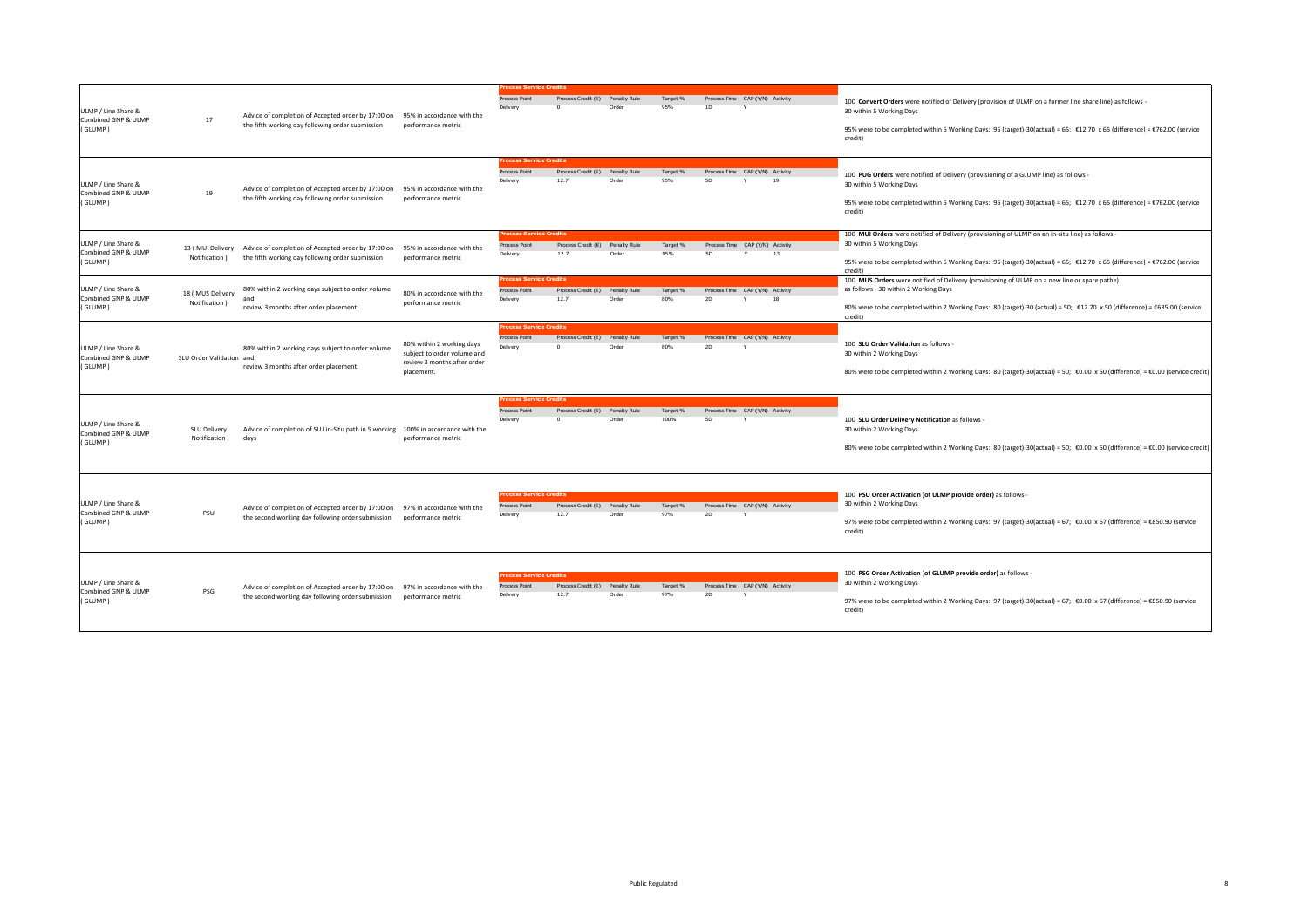| Assurance                                             |     |                                                                                                                                                                        |             |                                                                               |                                                                                                                                                                       |                                     |                                     |                                           |                                                                                                                                                                                                                                 |
|-------------------------------------------------------|-----|------------------------------------------------------------------------------------------------------------------------------------------------------------------------|-------------|-------------------------------------------------------------------------------|-----------------------------------------------------------------------------------------------------------------------------------------------------------------------|-------------------------------------|-------------------------------------|-------------------------------------------|---------------------------------------------------------------------------------------------------------------------------------------------------------------------------------------------------------------------------------|
| ULMP / Line Share &<br>Combined GNP & ULMP<br>(GLUMP) | 26a | Repair Time : 2 working days                                                                                                                                           | Target 84%  |                                                                               |                                                                                                                                                                       |                                     |                                     |                                           | 100 ULMP line faults as follows -<br>30 within 2 Working Days<br>84% were to be completed within 2 Working Days: 84 (target)-30(actual) = 54; €18.00 x 54 (difference) = €972 (service<br>credit)                               |
| ULMP / Line Share &<br>Combined GNP & ULMP<br>(GLUMP) | 26b | Repair Time: 5 working days                                                                                                                                            | Target 93%  | Process point<br>Repair<br>Repair<br>Repair                                   | rocess Service Credits<br>Service Credit (€)<br>18<br>36<br>36                                                                                                        | Repair Target<br>84%<br>93%<br>100% | Repair Days<br>-5<br>10             | Activity<br>26a<br>26 <b>b</b><br>26с     | 100 ULMP line faults as follows -<br>30 within 5 Working Days<br>93% were to be completed within 5 Working Days: 93 (target)-30(actual) = 64; €36.00 x 64 (difference) = €2,304 (service<br>credit)                             |
| ULMP / Line Share &<br>Combined GNP & ULMP<br>(GLUMP) | 26с | Repair Time: 10 working days                                                                                                                                           | Target 100% |                                                                               |                                                                                                                                                                       |                                     |                                     |                                           | 100 ULMP line faults as follows -<br>30 within 10 Working Days<br>100% were to be completed within 10 Working Days: 100 (target)-30(actual) = 70; €36.00 x 70 (difference) = €2,520 (service<br>credit)                         |
| ULMP / Line Share &<br>Combined GNP & ULMP<br>(GLUMP) | 27a | Repair Time: 2 working days                                                                                                                                            | Target 84%  |                                                                               |                                                                                                                                                                       |                                     |                                     |                                           | 100 Line share or ULMP fault with Test Results as follows -30 within 2 Working Days<br>84% were to be completed within 2 Working Days: 84 (target)-30(actual) = 54; €4.00 x 54 (difference) = €216 (service credit)             |
| ULMP / Line Share &<br>Combined GNP & ULMP<br>(GLUMP) | 27b | Repair Time : 5 working days                                                                                                                                           | Target 93%  | <b>Process Service Credits</b><br>Process point<br>Repair<br>Repair<br>Repair | Service Credit (E)<br>18<br>36<br>36                                                                                                                                  | Repair Target<br>84%<br>93%<br>100% | Repair Days<br>$\overline{2}$<br>10 | Activity<br>27a<br>27 <sub>b</sub><br>27c | 100 Line share or ULMP fault with Test Results as follows -<br>30 within 5 Working Days<br>93% were to be completed within 5 Working Days: 93 (target)-30(actual) = 63; €7.00 x 63 (difference) = €441 (service credit)         |
| ULMP / Line Share &<br>Combined GNP & ULMP<br>(GLUMP) | 27c | Repair Time: 10 working days                                                                                                                                           | Target 100% |                                                                               |                                                                                                                                                                       |                                     |                                     |                                           | 100 Line share or ULMP fault with Test Results as follows -<br>30 within 10 Working Days<br>100% were to be completed within 10 Working Days: 100 (target)-30(actual) = 70; €10.00 x 70 (difference) = €700 (service<br>credit) |
|                                                       |     |                                                                                                                                                                        |             |                                                                               |                                                                                                                                                                       |                                     |                                     |                                           |                                                                                                                                                                                                                                 |
| Provisioning<br><b>ADSL Bitstream</b>                 |     | Provision of Appointment Date following successful<br>Bitstream Port Orders order validation notification unless subject to<br>conditions as defined in SLA Appendix 1 | Target 100% | <b>Process Service Credits</b><br>Process Point<br>Delivery                   | Process Credit $(\epsilon)$<br>CASE WHEN @DaysLate < = 5 then @ConnectionFee *0.1 *<br>@DaysLate ELSE @ConnectionFee *0.5+<br>(@AnnualRental/365) * (@DaysLate-5) END | Penalty Rule<br>Order               | Target %<br>100%                    |                                           | 100 Appointment dates following sucessful Validationas follows -<br>100 within 5 Working Days                                                                                                                                   |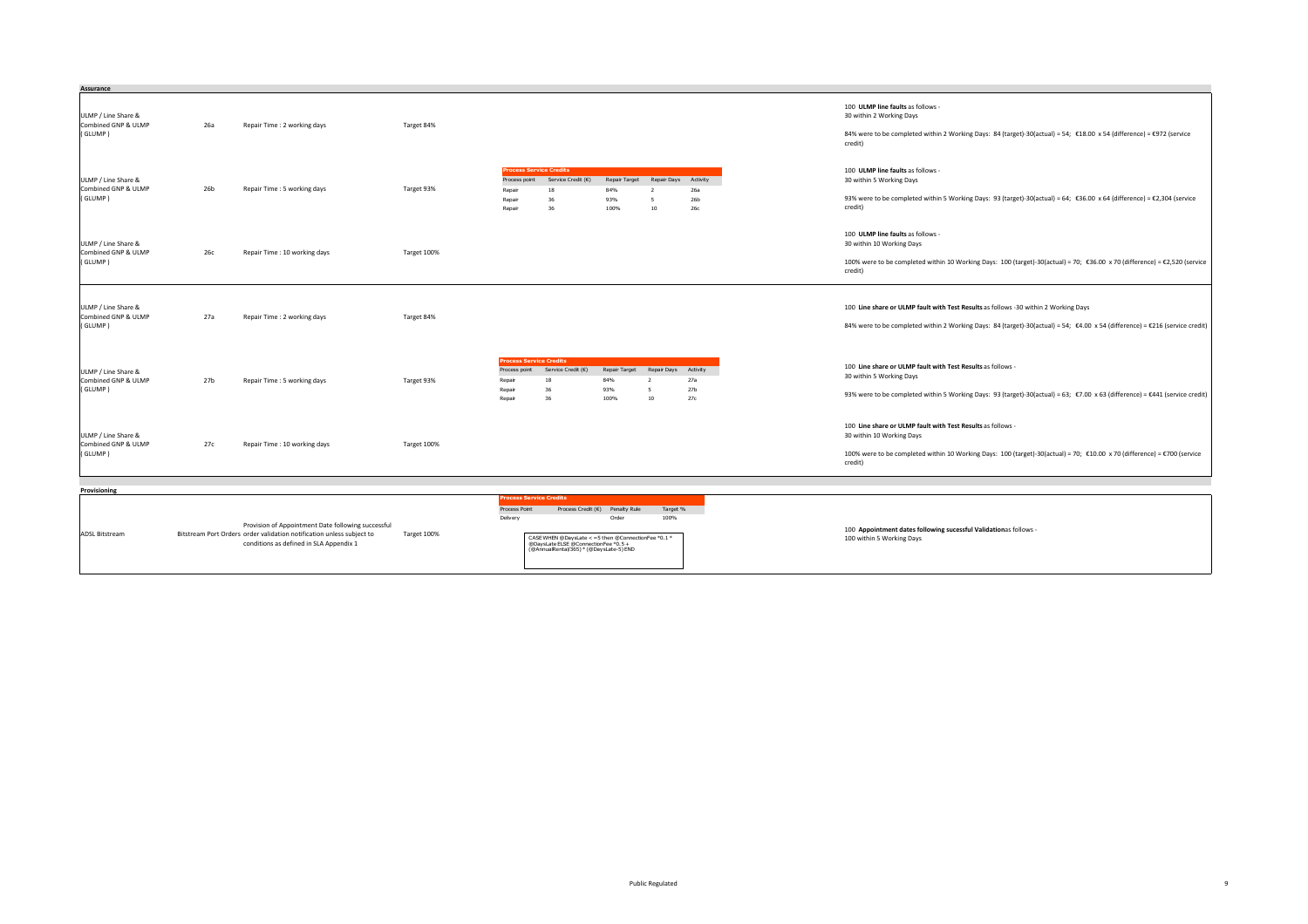| Assurance                    |                         |                                                                                      |             |                                                                                                                                                                      |                                                                                                                              |
|------------------------------|-------------------------|--------------------------------------------------------------------------------------|-------------|----------------------------------------------------------------------------------------------------------------------------------------------------------------------|------------------------------------------------------------------------------------------------------------------------------|
| <b>ADSL Bitstream</b>        |                         | Bitstream Faults Repair Time: 2 working days                                         | Target 77%  | 30 within 2 Working Days                                                                                                                                             | 100 faults resolved on POTS based Bitstream service as follows -                                                             |
|                              |                         |                                                                                      |             | credit)                                                                                                                                                              | 77% were to be completed within 2 Working Days: 77 (target)-30(actual) = 47; €4.00 x 47 (difference) = €188.00 (service      |
| <b>ADSL Bitstream</b>        |                         | Bitstream Faults Repair Time: 5 working days                                         | Target 92%  | 30 within 5 Working Days<br>Repair Target<br>Repair Days Activity<br>Process point<br>Service Credit (E)                                                             | 100 faults resolved on POTS based Bitstream service as follows -                                                             |
|                              |                         |                                                                                      |             | 77%<br>$\overline{2}$<br>92%<br>$\overline{7}$<br>$-5$                                                                                                               | 92% were to be completed within 5 Working Days: 92 (target)-30(actual) = 62; €7.00 x 62 (difference) = €434 (service credit) |
| <b>ADSL Bitstream</b>        |                         | Bitstream Faults Repair Time: 10 working days                                        | Target 100% | 100%<br>$10\,$<br>10<br>30 within 10 Working Days                                                                                                                    | 100 faults resolved on POTS based Bitstream service as follows -                                                             |
|                              |                         |                                                                                      |             | credit)                                                                                                                                                              | 100% were to be completed within 10 Working Days: 100 (target)-30(actual) = 70; €10.00 x 70 (difference) = €700 (service     |
| <b>ADSL Bitstream</b>        |                         | SA Bitstream MB Repair Time: 2 working days                                          | Target 84%  | 30 within 2 Working Days                                                                                                                                             | 100 faults resolved on Standalone Bitstream service as follows -                                                             |
|                              |                         |                                                                                      |             |                                                                                                                                                                      | 84% were to be completed within 2 Working Days: 84 (target)-30(actual) = ; €18.00 x 54 (difference) = €972 (service credit)  |
| <b>ADSL Bitstream</b>        |                         | SA Bitstream MB Repair Time: 5 working days                                          | Target 93%  | 30 within 5 Working Days<br>Repair Target<br>Repair Days Activity<br>Process noint<br>Service Credit (€)                                                             | 100 faults resolved on Standalone Bitstream service as follows -                                                             |
|                              |                         |                                                                                      |             | 18<br>84%<br>$\overline{2}$<br>36<br>93%<br>-5<br>credit)                                                                                                            | 93% were to be completed within 5 Working Days: 92 (target)-30(actual) = 63; €36.00 x 63 (difference) = €2,268 (service      |
| <b>ADSL Bitstream</b>        |                         | SA Bitstream MB Repair Time: 10 working days                                         | Target 100% | 36<br>100%<br>10<br>30 within 10 Working Days                                                                                                                        | 100 faults resolved on Standalone Bitstream service as follows -                                                             |
|                              |                         |                                                                                      |             | credit)                                                                                                                                                              | 100% were to be completed within 10 Working Days: 100 (target)-30(actual) = 70; €36.00 x 70 (difference) = €3,600 (service   |
| <b>Traditional SLA Items</b> |                         |                                                                                      |             |                                                                                                                                                                      |                                                                                                                              |
|                              |                         | Advise of the completion of order by 17:00 on the<br>first                           |             | 30 within 2 Working Days                                                                                                                                             | 100 CPN Orders were completed; as follows -                                                                                  |
| NGA Bitstream Plus & VUA     | <sup>1</sup>            | working day following the working day the request<br>was recorded on the UG          | 98%         | ocess Service Credits<br>€61.20 (service credit)<br>Process Time CAP (Y/N) Activity<br>Process Credit (€)<br>Credit Rule<br>Process Point<br>Target %                | 98% were to be completed within 2 Working Days; 98 (target)-30 (actual); (98%-30%) x 100 x €0.90; 0.68 x 100 x €0.90 =       |
|                              |                         | Advise of the completion of order by 17:00 on the                                    |             | Post Complete<br>0.9<br>Fixed<br>98%<br>1D<br>$\,$ 1<br>100%<br>10 <sub>D</sub><br>$\overline{2}$<br>Post Complete<br>0.9<br>Fixed<br>Y<br>30 within 11 Working Days | 100 CPN Orders were completed; as follows -                                                                                  |
| NGA Bitstream Plus & VUA     | $\overline{2}$          | first<br>working day following the working day the request<br>was recorded on the UG | 100%        | €63.00 (service credit)                                                                                                                                              | 100% were to be completed within 10 Working Days; 100 (target)-30 (actual); (100%-30%) x 100 x €0.90; 0.70 x 100 x €0.90     |
|                              |                         | Advise of the completion of order by 17:00 on the<br>first                           |             | 30 within 2 Working Days                                                                                                                                             | 100 CHN Orders were completed; as follows -                                                                                  |
| NGA Bitstream Plus & VUA     | $\overline{\mathbf{3}}$ | working day following the working day the request<br>was recorded on the UG          | 98%         | €102.00 (service credit)<br>Process Point<br>Process Credit $(E)$<br>Credit Rule<br>Process Time CAP (Y/N) Activity<br>Target %                                      | 98% were to be completed within 2 Working Days; 98 (target)-30 (actual); (98%-30%) x 100 x €1.50; 0.68 x 100 x €1.50 =       |
|                              |                         | Advise of the completion of order by 17:00 on the<br>first                           |             | $1.5\,$<br>Post Complete<br>Fixed<br>98%<br>1D<br>$1.5\,$<br>100%<br>10D<br>Post Complete<br>Fixed<br>Y<br>$\overline{4}$<br>30 within 11 Working Days               | 100 CHN Orders were completed; as follows -                                                                                  |
| NGA Bitstream Plus & VUA     | $\Delta$                | working day following the working day the request<br>was recorded on the UG          | 100%        | €105.00 (service credit)                                                                                                                                             | 100% were to be completed within 10 Working Days; 100 (target)-30 (actual); (100%-30%) x 100 x €1.50; 0.70 x 100 x €1.50 =   |
|                              |                         |                                                                                      |             | cess Service Cred<br>Process Point<br>Process Time CAP (Y/N) Activity<br>Process Credit (E)<br>Credit Rule<br>Target %<br>30 within 2 Working Days                   | 100 CEN Orders were completed; as follows -                                                                                  |
| NGA Bitstream Plus & VUA     | $\mathbf{R}$            | CEN Posted complete notification within 1 working<br>day of completion notification  | 95%         | 95%<br>1D<br>Post Complete<br>Fixed<br>$\Omega$<br>100%<br>Post Complete<br>10 <sub>D</sub><br>Fixed<br>$\overline{9}$<br>$\Omega$<br>€58.50 (service credit)        | 95% were to be completed within 2 Working Days; 95 (target)-30 (actual); (95%-30%) x 100 x €0.90; 0.65 x 100 x €0.90 =       |
|                              |                         | CEN Posted complete notification within 10 working                                   |             | 30 within 11 Working Days                                                                                                                                            | 100 CEN Orders were completed; as follows -                                                                                  |
| NGA Bitstream Plus & VUA     | 9                       | day of completion notification                                                       | 100%        | €63.00 (service credit)                                                                                                                                              | 100% were to be completed within 10 Working Days; 100 (target)-30 (actual); (100%-30%) x 100 x €0.90; 0.70 x 100 x €0.90 =   |
|                              |                         |                                                                                      |             |                                                                                                                                                                      |                                                                                                                              |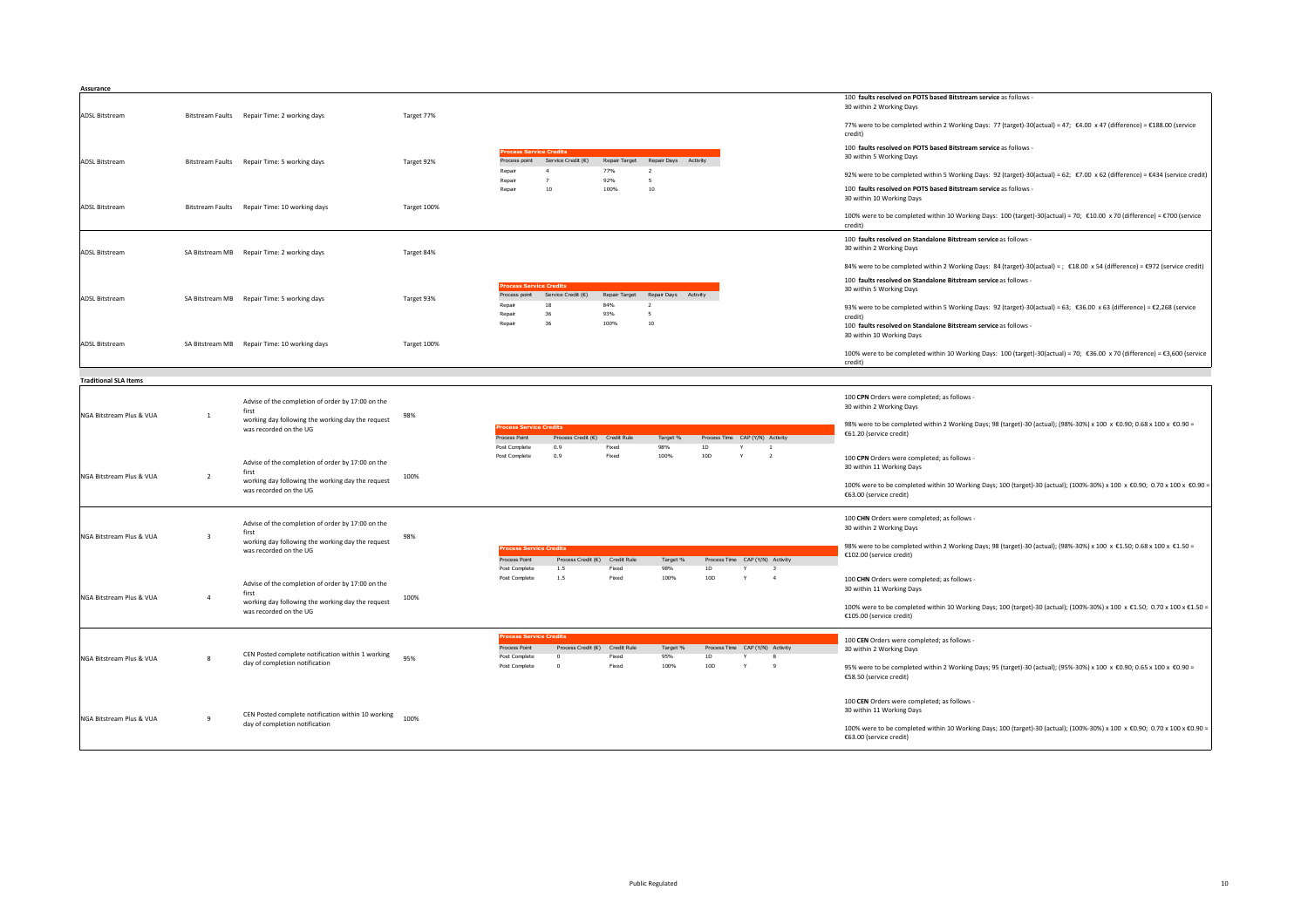| NGA Bitstream Plus & VUA              | 10  | CNP Posted complete notification within 1 working<br>day of completion notification  | 95%         | <b>Process Service Credits</b><br>Process Point<br>Post Complete<br>Post Complete | Process Credit (€) Credit Rule<br>$^{\circ}$<br>$\Omega$         | Fixed<br>Fixed                      | Target %<br>95%<br>100%                           | 1D<br>10D | Process Time CAP (Y/N) Activity<br>10<br>11 | 100 CNP Orders were completed; as follows -<br>30 within 2 Working Days<br>95% were to be completed within 2 Working Days; 95 (target)-30 (actual); (95%-30%) x 100 x €0.90; 0.65 x 100 x €0.90 =<br>€58.50 (service credit)      |
|---------------------------------------|-----|--------------------------------------------------------------------------------------|-------------|-----------------------------------------------------------------------------------|------------------------------------------------------------------|-------------------------------------|---------------------------------------------------|-----------|---------------------------------------------|-----------------------------------------------------------------------------------------------------------------------------------------------------------------------------------------------------------------------------------|
| NGA Bitstream Plus & VUA              | 11  | CNP Posted complete notification within 10 working<br>day of completion notification | 100%        |                                                                                   |                                                                  |                                     |                                                   |           |                                             | 100 CNP Orders were completed; as follows -<br>30 within 11 Working Days<br>100% were to be completed within 10 Working Days; 100 (target)-30 (actual); (100%-30%) x 100 x €0.90; 0.70 x 100 x €0.90 =<br>€63.00 (service credit) |
| Assurance<br>NGA Bitstream Plus & VUA | 3.1 | Repair Time: 2 working days                                                          | Target 84%  |                                                                                   |                                                                  |                                     |                                                   |           |                                             | 100 faults resolved on Standalone FTTC service as follows -<br>30 within 2 Working Days<br>84% were to be completed within 2 Working Days: 84 (target)-30(actual) = ; €18.00 x 54 (difference) = €972 (service credit)            |
| NGA Bitstream Plus & VUA              | 3.2 | Repair Time: 5 working days                                                          | Target 93%  | <b>Process Service Credits</b><br>Process point<br>Repair<br>Repair<br>Repair     | Service Credit $(6)$<br>18<br>36<br>36                           | Repair Target<br>84%<br>93%<br>100% | Repair Days Activity<br>$\overline{z}$<br>5<br>10 |           |                                             | 100 faults resolved on Standalone FTTC service as follows -<br>30 within 5 Working Days<br>93% were to be completed within 5 Working Days: 92 (target)-30(actual) = 63; €36.00 x 63 (difference) = €2,268 (service<br>credit)     |
| NGA Bitstream Plus & VUA              | 3.3 | Repair Time: 10working days                                                          | Target 100% |                                                                                   |                                                                  |                                     |                                                   |           |                                             | 100 faults resolved on Standalone FTTC service as follows -<br>30 within 10 Working Days<br>100% were to be completed within 10 Working Days: 100 (target)-30(actual) = 70; €36.00 x 70 (difference) = €3,600 (service<br>credit) |
| NGA Bitstream Plus & VUA              | 3.4 | Repair Time: 2 working days                                                          | Target 73%  |                                                                                   |                                                                  |                                     |                                                   |           |                                             | 100 faults resolved on Standalone FTTH service as follows -<br>30 within 2 Working Days<br>73% were to be completed within 2 Working Days: 73 (target)-30(actual) = 43; €4.00 x 43 (difference) = €172.00 (service<br>credit)     |
| NGA Bitstream Plus & VUA              | 3.5 | Repair Time: 5working days                                                           | Target 92%  | <b>rocess Service Credits</b><br>Process point<br>Repair<br>Repair<br>Repair      | Service Credit (€)<br>$\overline{4}$<br>$\overline{7}$<br>$10\,$ | Repair Target<br>73%<br>92%<br>100% | Repair Days Activity<br>$\overline{2}$<br>5<br>10 |           |                                             | 100 faults resolved on Standalone FTTH service as follows -<br>30 within 5 Working Days<br>92% were to be completed within 5 Working Days: 92 (target)-30(actual) = 62; €7.00 x 62 (difference) = €434 (service credit)           |
| NGA Bitstream Plus & VUA              | 3.6 | Repair Time: 10 working days                                                         | Target 100% |                                                                                   |                                                                  |                                     |                                                   |           |                                             | 100 faults resolved on Standalone FTTH service as follows -<br>30 within 10 Working Days<br>100% were to be completed within 10 Working Days: 100 (target)-30(actual) = 70; €10.00 x 70 (difference) = €700 (service<br>credit)   |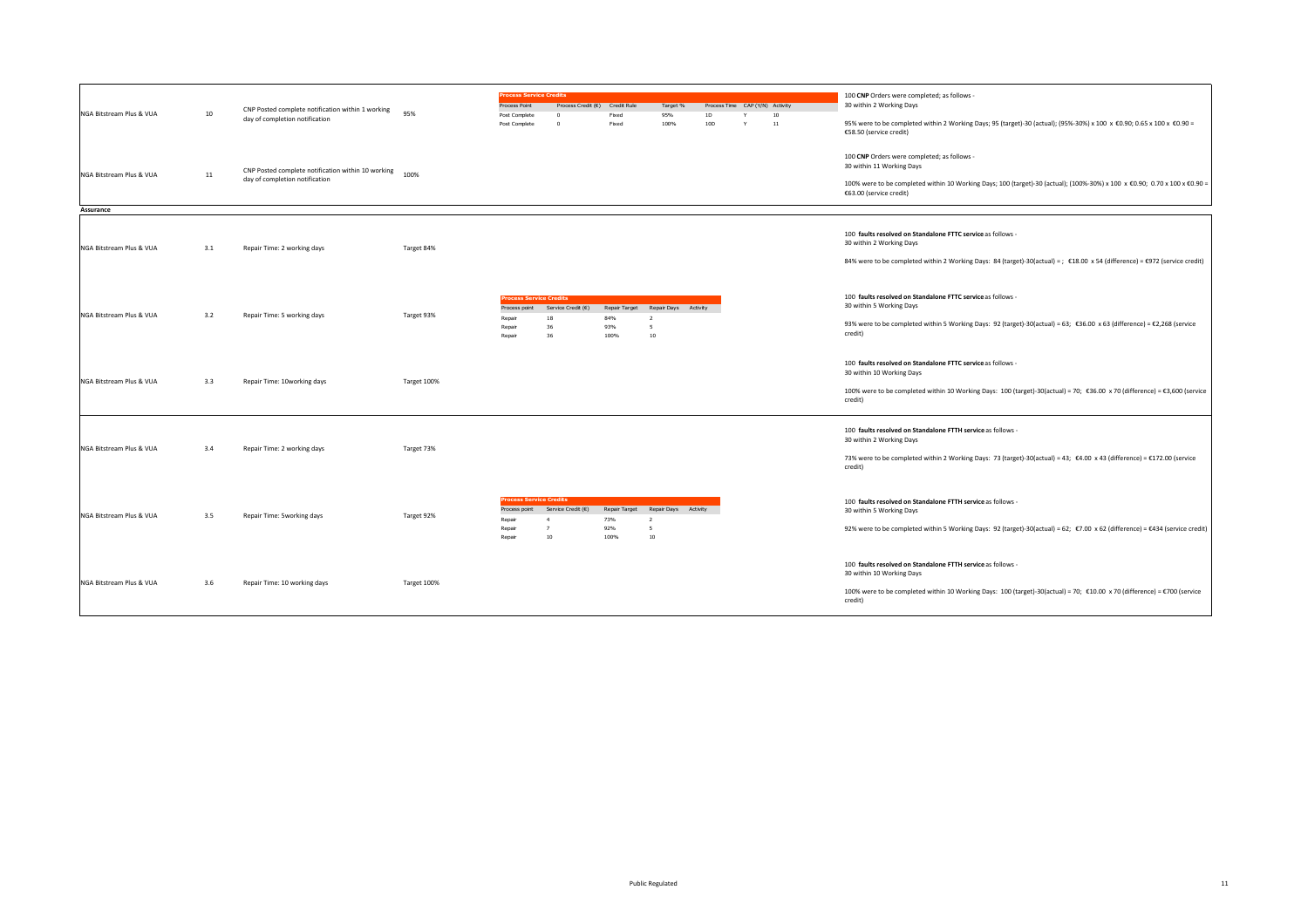| NGA Bitstream Plus & VUA              | 3.7            | Repair Time: 2 working days                                                                                               | Target 73%                                        | <b>Process Service Credits</b><br>Process point<br>Repair<br>Repair<br>Repair       | Service Credit $(E)$<br>$\overline{a}$<br>$\overline{7}$<br>10 | Repair Target<br>73%<br>92%<br>100%                                      | Repair Days Activity<br>$\overline{2}$<br>5<br>10 |                |                              |                                                                           | 100 faults resolved on POTS based NGAservice as follows<br>30 within 2 Working Days<br>73% were to be completed within 2 Working Days: 73 (target)-30(actual) = 43; €4.00 x 43 (difference) = €172.00 (service<br>credit)                                                                                                                                                                                           |
|---------------------------------------|----------------|---------------------------------------------------------------------------------------------------------------------------|---------------------------------------------------|-------------------------------------------------------------------------------------|----------------------------------------------------------------|--------------------------------------------------------------------------|---------------------------------------------------|----------------|------------------------------|---------------------------------------------------------------------------|---------------------------------------------------------------------------------------------------------------------------------------------------------------------------------------------------------------------------------------------------------------------------------------------------------------------------------------------------------------------------------------------------------------------|
| NGA Bitstream Plus & VUA              | 3.8            | Repair Time: 5 working days                                                                                               | Target 92%                                        |                                                                                     |                                                                |                                                                          |                                                   |                |                              |                                                                           | 100 faults resolved on POTS based NGA service as follows -<br>30 within 5 Working Days<br>92% were to be completed within 5 Working Days: 92 (target)-30(actual) = 62; €7.00 x 62 (difference) = €434 (service credit)                                                                                                                                                                                              |
| NGA Bitstream Plus & VUA              | 3.9            | Repair Time: 10working days                                                                                               | Target 100%                                       |                                                                                     |                                                                |                                                                          |                                                   |                |                              |                                                                           | 100 faults resolved on POTS based NGA service as follows -<br>30 within 10 Working Days<br>100% were to be completed within 10 Working Days: 100 (target)-30(actual) = 70; €10.00 x 70 (difference) = €700 (service<br>credit)                                                                                                                                                                                      |
| NGA Bitstream Plus & VUA              | -5             | Fault reported within 8 working days of an NGA P**<br>order being compoleted                                              | Target 7%                                         | <b>Tocess Service Credits</b><br>Repair                                             | Process point Service Credit $(\epsilon)$<br>1.5               | Repair Target Repair Days Activity<br>7%                                 | $\mathbf{R}$                                      | 5 <sup>5</sup> |                              |                                                                           | 100 ELF faults were reported as follows<br>30 within 8 Working Days<br><7% were to be reported within 8 Working Days; 7 (target)-30 (actual); (30%-7%) x 100 x €1.50; 0.23 x 100 x €1.50 = €34.50<br>(service credit)                                                                                                                                                                                               |
| NGA Bitstream Plus & VUA              | 6              | Fault reported within 2 working days of an NGA P*<br>order being compoleted                                               | Target 3%                                         | <b>Process Service Credits</b><br>Process point<br>Repair                           | Service Credit $(\epsilon)$<br>1.5                             | Repair Target<br>3%                                                      | Repair Days<br>$\mathcal{L}$                      | Activity       |                              |                                                                           | 100 DOA faults were reported as follows -<br>30 within 2 Working Days<br><3% were to be reported within 2 Working Days; 2 (target)-30 (actual); (30%-2%) x 100 x €1.50; 0.28 x 100 x €1.50 = €42.00<br>(service credit)                                                                                                                                                                                             |
| NGA Bitstream Plus & VUA              | $\overline{7}$ | Repeat faults within 28 days                                                                                              | Target 10%                                        | <b>Process Service Credits</b><br>Process point<br>Repair                           | Service Credit $(E)$<br>1.5                                    | Repair Target<br>10%                                                     | Repair Days<br>28                                 | Activity       |                              |                                                                           | 100 FNC/FNH repeat faults were reported as follows -<br>30 within 28 Working Days<br><10% were to be reported within 28 Working Days; 10 (target)-30 (actual); (30%-10%) x 100 x €1.50; 0.20 x 100 x €1.50 =<br>€30.00 (service credit)                                                                                                                                                                             |
|                                       |                |                                                                                                                           |                                                   |                                                                                     |                                                                |                                                                          |                                                   |                |                              |                                                                           |                                                                                                                                                                                                                                                                                                                                                                                                                     |
| Provisioning<br>Appointment-based SLA | 1a             | Excepting FTTH orders, earliest appointment offered<br>no more than 7 working days from order being<br>accepted on the UG | 90% in accordance with the<br>performance metric  |                                                                                     |                                                                |                                                                          |                                                   |                |                              |                                                                           | 100 non-FTTH orders were submitted receiving earliest available appointments as follows<br>70 within 7 Working Days<br>30 at 8 Working Days (1 day late)<br>90% were due to receive appointments within 7 Working Days: 90 (target) - 70 (actual)=20; €6 x 20(difference) x 1 (days late)<br>=€120.00 (service credit)                                                                                              |
| Appointment-based SLA                 | 1 <sub>b</sub> | Excepting FTTH orders, earliest appointment offered<br>no more than 8 working days from order being<br>accepted on the UG | 100% in accordance with the<br>performance metric | ocess Service Credits<br>Process Point<br>Appointment<br>Appointment<br>Appointment |                                                                | Process Credit $(E)$ Penalty Rule<br>Non-FTTH<br>Non-FTTH<br><b>FTTH</b> | Target %<br>90%<br>100%<br>100%                   | 7D<br>8D<br>9D | $\mathsf{v}$<br>$\mathsf{v}$ | Process Time CAP (Y/N) Activity<br>1a<br>1 <sub>b</sub><br>1 <sub>c</sub> | 100 non-FTTH orders were submitted receiving earliest available appointments as follows -<br>70 within 8 Working Days<br>30 at 9 Working Days (1 day late)<br>100% were due to receive appointments within 8 Working Days: 100 (target) - 70 (actual)=30; €6 x 30(difference) x 1 (days<br>late) =€180.00 (service credit)<br>100 FTTH orders were submitted receiving earliest available appointments as follows - |
| Appointment-based SLA                 | 1c             | For FTTH orders, earliest appointment offered no<br>more than 9 working days from order being accepted<br>on the UG       | 100% in accordance with the<br>performance metric |                                                                                     |                                                                |                                                                          |                                                   |                |                              |                                                                           | 70 within 8 Working Days<br>30 at 9 Working Days (1 day late)<br>100% were due to receive appointments within 8 Working Days: 100 (target) - 70 (actual)=30; €6 x 30(difference) x 1 (days<br>late) =€180.00 (service credit)                                                                                                                                                                                       |